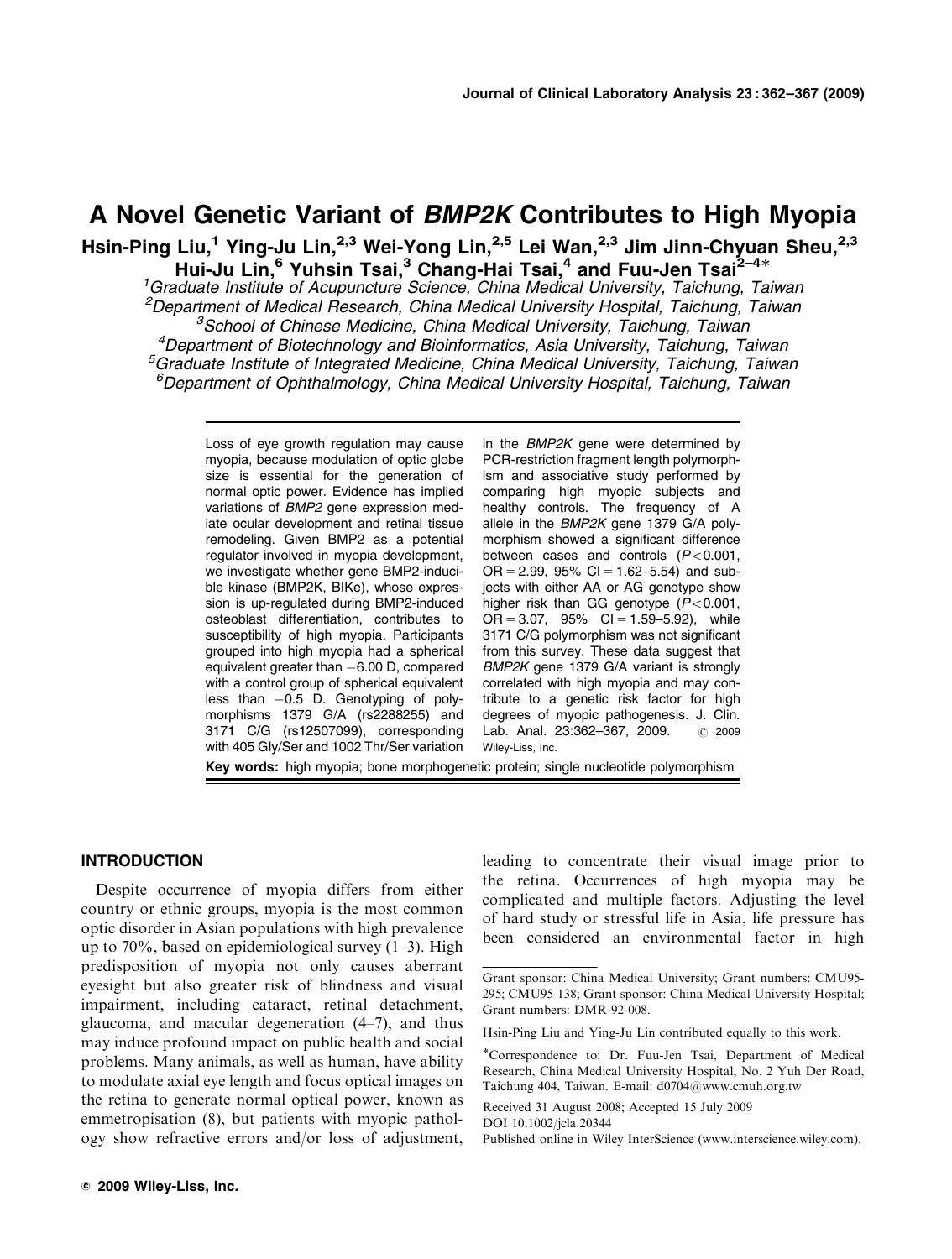prevalence of myopia (9–11). Additional evidence reveals that familial inheritance and genetic basis are also highly responsible for susceptibility to myopic developmental processes (12,13).

Progress of myopia remains unclear. In biological terms, regulation of eye size is likely a key influence on pathological myopia: elongation of ocular globe to result in increased axial length is a feature obtained in patients with myopia and refractive defect (14). Studies on some biological factors in the regulation of this process or on ocular globe remodeling may provide possible clues to identify candidate genes of eye size control and understand more about the causes of pathological forms and high-risk incidence of myopia. Sclera is a specific connective tissue composed of extracellular matrix elements and collagen fibrils lying at the exterior of ocular globe to serve as framework for eye structure and shape maintenance (15,16). During the myopia progression, sclera undergoes dramatic structural change in response to environmental pressure or genetic inheritance. Compared with persons showing normal optic power, high myopic patients tend to have thinner scleral layer and longer-than-average ocular globe, extending axial dimension of the eye and result in refractive error (17–19).

Retina is another fascinating tissue to mediate axial length of eye size (20). Exploration of retinal development uncovered bone morphogenetic proteins (BMPs) and their signaling molecule cascades having an essential influence on the co-operation of eye development through BMP elements and receptors (21–24), despite its original discovery was required for osteogenesis and bone morphogenesis (25,26). Study of chick model of myopia to search for biological factors of eye size control has revealed that BMP2 gene expression is down regulated at an early form-deprivation stage (27), and in the presence of BMP receptors and secreted BMP2 molecule in chicken embryonic retina have profound effects on eye development, stimulating lens fiber cell differentiation and avoiding cell death in lens epithelium (28), indicating the variation of  $BMP2$  gene expression as potentially involved in the disturbance of ocular globe development and contribution to myopia development.

In search for regulated factors accounting for variation of eye size, BMP2 is a crucial candidate for retinal development and patterning (29,30). Our study evaluates whether a novel protein BMP2-inducible kinase (BMP2K, BIKe), whose expression is up-regulated during BMP2 induction (31), is correlated with high myopia. To achieve this aim, during performing PCRrestriction fragment length polymorphism (PCR-RFLP) to map the BMP2K gene polymorphisms at 1379 G/A and 3171 C/G, we observed that  $BMP2K$  gene variant

may contribute to genetic background of high myopia pathogenesis in Taiwanese population.

## MATERIALS AND METHODS

## **Subjects**

All participants enrolled in this study were based on the tenets of the Declaration of Helsinki for research and recruited at China Medical University Hospital in Taiwan. Institutional ethics committee approved this project, with informed consent obtained from all subjects. Their ages ranged from 16 to 25 years, with male-to-female ratio of 1.8:1.0, and all were medical school students. Subjects also met the following criteria: Taiwanese population, no kinship, visual acuity with distance correct of 0.2 log MAR (20/32) or better. Patients with historical diagnosis of any known ocular diseases, intraocular surgery, orthokeratology, retinopathy, prematurity, neonatal problems, and genetic disease and/or connective tissue disorders associated with myopia, such as Stickler or Marfan syndromes, were excluded. The cohort composed of 201 high myopia cases and 86 normal controls collected from February to November 2004. All were diagnosed by measuring refractive error in diopter (D) plus mean spherical equivalent (SE) of the two eyes after one drop of cycloplegic drug (1% mydricyle, Alcon, Berlin) application. Those with myopia greater than or equal  $\text{to } -6.00 \text{ D}$  in both eyes were included in the case group; subjects had no or mild myopia, with less than or equal to -0.5 D collected as the control group.

# Determination of BMP2K Gene Variant by PCR-RFLP

Genomic DNA was extracted from peripheral blood samples by a standard protocol including proteinase K digestion and phenol–chloroform precipitation. Two nonsynonymous single nucleotide polymorphisms (SNP), 1379 G/A (rs2288255) and 3171 C/G (rs12507099), across exonic BMP2K locus were selected through public dbSNP database. These polymorphisms of 1379 G/A and 3171 C/G cause codon change at 405 Gly/Ser and 1002 Thr/Ser, respectively. To identify allele preference for the SNPs, PCR-RFLP was designed for genotyping. In brief, PCR reactions were carried out in a total volume of  $25 \mu l$ , containing  $5 \text{ ng genomic DNA}$ , and specific primers (1379 G/A: forward 5'-CCC AAC CTC AAA CCC TAT TAG TTG-3' and reverse 5'-GGA GAA AGA TGA GGA CTA ATG CG-3'; 3171 C/G: forward 5'- GTA GAT GTA TTT GGC TCC AC-3' and reverse 5'-TTG GAG TCT GAG ATG GTT AA-3'). PCR amplification protocol was set as 95°C for 5 min, followed by 40 cycles of 95 $\degree$ C for 30 sec, 50 $\degree$ C for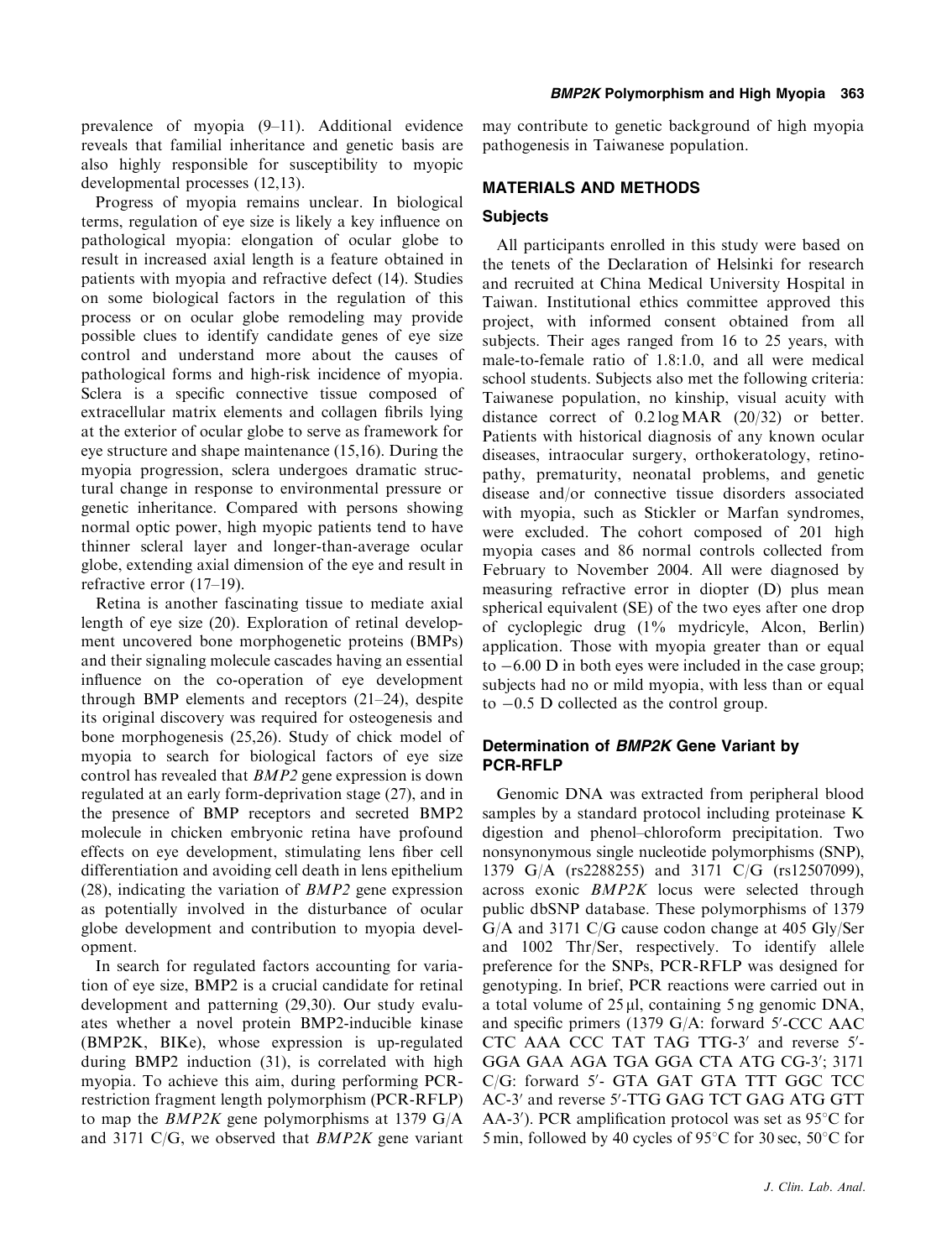#### 364 Liu et al.

30 sec,  $72^{\circ}$ C for 1 min, and last elongation step at  $72^{\circ}$ C for 7 min. A 593 bp size of PCR product from 1379 G/A polymorphism was generated and genotyping was preformed by restriction enzyme BstEII (New England Biolabs, Mississauga, Ontario, Canada) in a total volume of  $20 \mu$ l at  $37^{\circ}$ C overnight. Genotyping 3171 C/G polymorphism was determined by a 341 bp size PCR products using restriction enzyme *BfaI*. The digestion fragments were ascertained by agarose gel electrophoresis, and stained with ethidium bromide.

## Statistical Analysis

Distributions of allele and genotype frequencies were performed from each genotyping data by either  $\chi^2$  test or Fisher's extract test (one cell has an expected count smaller than 1) evaluation. Statistical analysis of the odds ratios (OR) and 95% confidence interval (CI) were carried out with SPSS version 10.0 software (Chicago, IL) based on the presence of reference allele and genotype frequencies. Statistical analysis considered only P values below 0.05 as significant. Adherence to Hardy–Weinberg equilibrium constant was tested using the  $\chi^2$  test with one degree of freedom.



Fig. 1. Genotyping of *BMP2K* gene 1379 G/A polymorphism using PCR followed by restriction enzyme BstEII digestion to generate two fragments with 310 and 283 bp length. Lane 1: DNA marker; lanes 2 and 4: homozygous GG and AA genotypes, respectively; lane 3: heterozygous GA genotype.

#### RESULTS

## Genotypes for BMP2K Gene Polymorphisms

BMP2K gene 1379 G/A polymorphism, causing codon change 405 Gly/Ser, was assayed by PCR-RFLP. Genomic DNA samples from high myopia cases and healthy controls were prepared for PCR reaction and obtained a fragment with 593-bp length. Theoretically, two smaller fragments of 310 and 283 bp were obtained in the presence of restriction enzyme BstEII treatment. Figure 1 reveals PCR products as digestible, indigestible homozygous "GG" and "AA" genotypes, as well as heterozygous "GA" genotype for BMP2K gene. Genotyping 3171 C/G  $BMP2K$  gene variant was determined by restriction enzyme BfaI application. The C allele sequence was separated into two fragments, 120 and 221 bp by BfaI, whereas the G allele remained intact (341 bp).

# Different Frequencies of BMP2K Gene Polymorphisms in High Myopia Cases and Controls

Table 1 shows distributions of allele and genotype frequencies for BMP2K gene 1379 G/A polymorphism in high myopia cases and controls. There was statistical difference in allele frequency for genotyping distribution between high myopia cases and controls  $(P = 0.00029)$ : allele frequency of G:A 80.3:19.7% in high myopia group vs. 92.4:7.6% in control group. Odds ratio of ''A'' allele presented higher risk of 2.99 folds (95%  $CI = 1.62–5.54$ ) than "G" allele. Also, marked difference appeared among the distributions of AA, AG, and GG genotype frequencies  $(P<0.001)$ . Combining AA and AG genotypes, odds ratio in high myopic susceptibility was 3.07 higher risk  $(95\% \text{ CI} = 1.59-5.92)$  than GG homozygote, and AA homozygous genotype heightened probability of high myopia. Thus, subjects with "A" allele in the  $BMP2K$  gene 1379 G/A polymorphism tend to have a higher incidence of pathogenic high myopia.

TABLE 1. Comparison of the Allele and Genotype Frequencies of BMP2K Gene 1379 G/A Polymorphism Between Cases with High Myopia and Healthy Controls

|                    |    | Cases  |                                       | Controls            |         |                        |                     |                |
|--------------------|----|--------|---------------------------------------|---------------------|---------|------------------------|---------------------|----------------|
| Polymorphism       |    | Number | $(\%)$<br>(%)<br>Number<br>$P$ -value | Odds ratio (95% CI) | Remarks |                        |                     |                |
| $1379 \text{ G/A}$ | G  | 323    | 80.3                                  | 159                 | 92.4    | $0.00029$ <sup>a</sup> |                     | A vs. G        |
|                    | A  | 79     | 19.7                                  | 13                  | 7.6     |                        | $2.99(1.62 - 5.54)$ |                |
|                    | GG | 130    | 64.7                                  | 73                  | 84.9    | 0.00098 <sup>b</sup>   |                     | $AA+GA$ vs. GG |
|                    | GА | 63     | 31.3                                  | 13                  | 15.1    |                        | $3.07(1.59 - 5.92)$ |                |
|                    | AA | 8      | 4.0                                   | $\overline{0}$      | 0.0     |                        |                     |                |

CI, confidence interval. Hardy–Weinberg equilibrium test:  $\chi^2 = 0.0113$  and 0.5749 for cases and controls, respectively (P > 0.5).

<sup>a</sup>P-values were calculated by  $\chi^2$  test.

<sup>b</sup>Fisher's exact test  $(2 \times 3)$ .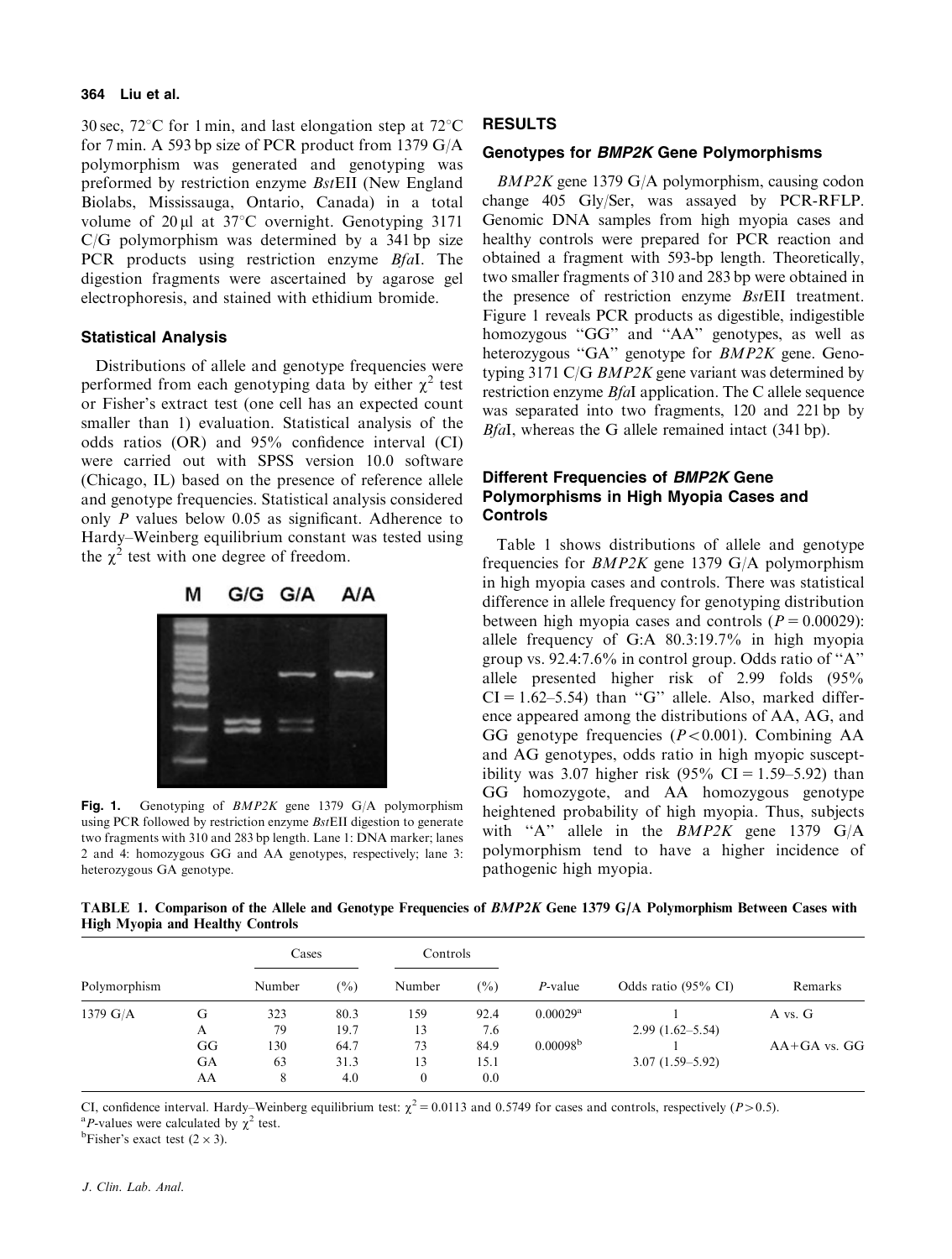|                    |    | Cases  |                | Controls |        |                         |                     |             |
|--------------------|----|--------|----------------|----------|--------|-------------------------|---------------------|-------------|
| Polymorphism       |    | Number | $\binom{0}{0}$ | Number   | $(\%)$ | $P$ -value <sup>a</sup> | Odds ratio (95% CI) | Remarks     |
| $3171 \text{ C/G}$ |    | 148    | 72.5           | 124      | 75.6   | 0.5063                  | $0.85(0.53-1.37)$   | $C$ vs. $G$ |
|                    | G  | 56     | 27.5           | 40       | 24.4   |                         |                     |             |
|                    | CC | 54     | 52.9           | 45       | 54.9   | 0.4916                  | $0.45(0.11-1.80)$   | CC vs. GG   |
|                    | CG | 40     | 39.2           | 34       | 41.5   |                         | $0.44(0.11-1.80)$   | CG vs. GG   |
|                    | GG | 8      | 7.8            |          | 3.6    |                         |                     |             |

TABLE 2. Comparison of the Alleles and Genotypes 3171C/G Polymorphism in BMP2K Gene Between High Myopia Patients and Healthy Controls

CI, confidence interval. Hardy–Weinberg equilibrium test:  $\chi^2 = 0.0243$  and 1.2648 for cases and controls, respectively (P > 0.5). <sup>a</sup>P-values were calculated by  $\chi^2$  test.

With 3171 C/G *BMP2K* gene polymorphism, distribution of allele frequency for C:G was 72.5:27.5% in high myopia group vs. 75.6:24.4% in control group (Table 2). Neither C/G allele distribution nor CC/CG/ GG genotype frequency showed significant association between high myopia and control groups  $(P>0.05)$ . In both 1379 G/A and 3171 C/G genotype distributions, they were in accordance with the Hardy–Weinberg equilibrium.

# **DISCUSSION**

We tested a hypothesis of whether polymorphism within BMP2K gene influences susceptibility to high myopia in Taiwanese population. All subjects were young medical school students engaged in intense professional studies, making risk factors of education or near-viewing pervasive from our survey. While genotyping in  $BMP2K$  gene 1379 G/A (rs2288255), which causes protein codon Gly to Ser alteration at 405 position, we found that frequency of either ''AA'' or "AG" genotypes revealing higher distribution in high myopia cases than ''GG'' genotype, as tabulated in statistical analysis. Moreover, subjects with ''A'' allele had higher risk for high myopia than "G" allele carriers, since there was significant difference in our cohort of case–control participants. Therefore, survey of genetic factor associated with high myopia reveals that polymorphism in BMP2K codon 405 is a probable candidate responsible for this disease progression.

Incidence of myopia is rising according to epidemiological evidence, especially in Asia, motivating us to uncover genetic factors involved in pathological myopia for the purposes of decreasing social health costs and preventing this disease. Development of myopia predominantly results from dysfunction of eye growth cooperating by visual signals and outer coat of ocular globe membranes, sclera, choroids, and retina (20,30,32). In particular, it increases axial elongation and reduces tolerance for the intraocular pressure of the eye (33,34), which may cause irreversible injury to these membranes, increasing risk of high degrees of myopia. Other pathologic diseases such as glaucoma, cataract, and retinal detachment also reveal strong correlation between mechanical stresses and excessive increase in eye size (7).

Exploring cellular factors essential for the control of eye size may help us understand myopic pathology. Changes of TGF<sub>B</sub> expression and activities of TGF<sub>B</sub>associated signal transduction have been linked with scleral changes and remodeling. Sclera is a connective tissue consisting mainly of collagen (35). In a previous study of a tree shrew model of high myopia, collagen production fell 28% (36). This drop in TGF $\beta$  expression seems to mediate collagen level down-synthesis in sclera (37), and these disturbances may alter scleral extracellular matrix organization. In the longer term, they may lead to enlargement of eye size and thinness of the sclera, a crucial process for the pathogenesis of high myopia (38).

Besides profound influences of  $TGF\beta$  on scleral remodeling and myopia, expression of BMPs, including BMP2 molecule and BMPs associated components, has also been responsible for ocular globe patterning and remodeling (29,30). From RT-PCR and Northern blot analysis, BMP2 appeared in mouse retina neurons, retinal pigmented epithelium, and human optic nerve head (22,39). To culture retinal ganglion cells with BMP2 shows BMP2 increasing cell survival, promoting neurite development (40) and BMPs released by retina, suggesting a possible role in the survival and differentiation of lens fiber cells (28). Other research also discovered that adult human cornea can express BMP2 protein, hinting that BMP2 might involve in the proliferation and modulation of keratocyte chemotaxis of human corneal fibroblasts (41,42). BMPs molecules are members of  $TGF\beta$  superfamily and originally identified to induce cartilage and bone development (25,26,43). BMPs functions include control of a broad range of biological processes: e.g., regulation of cell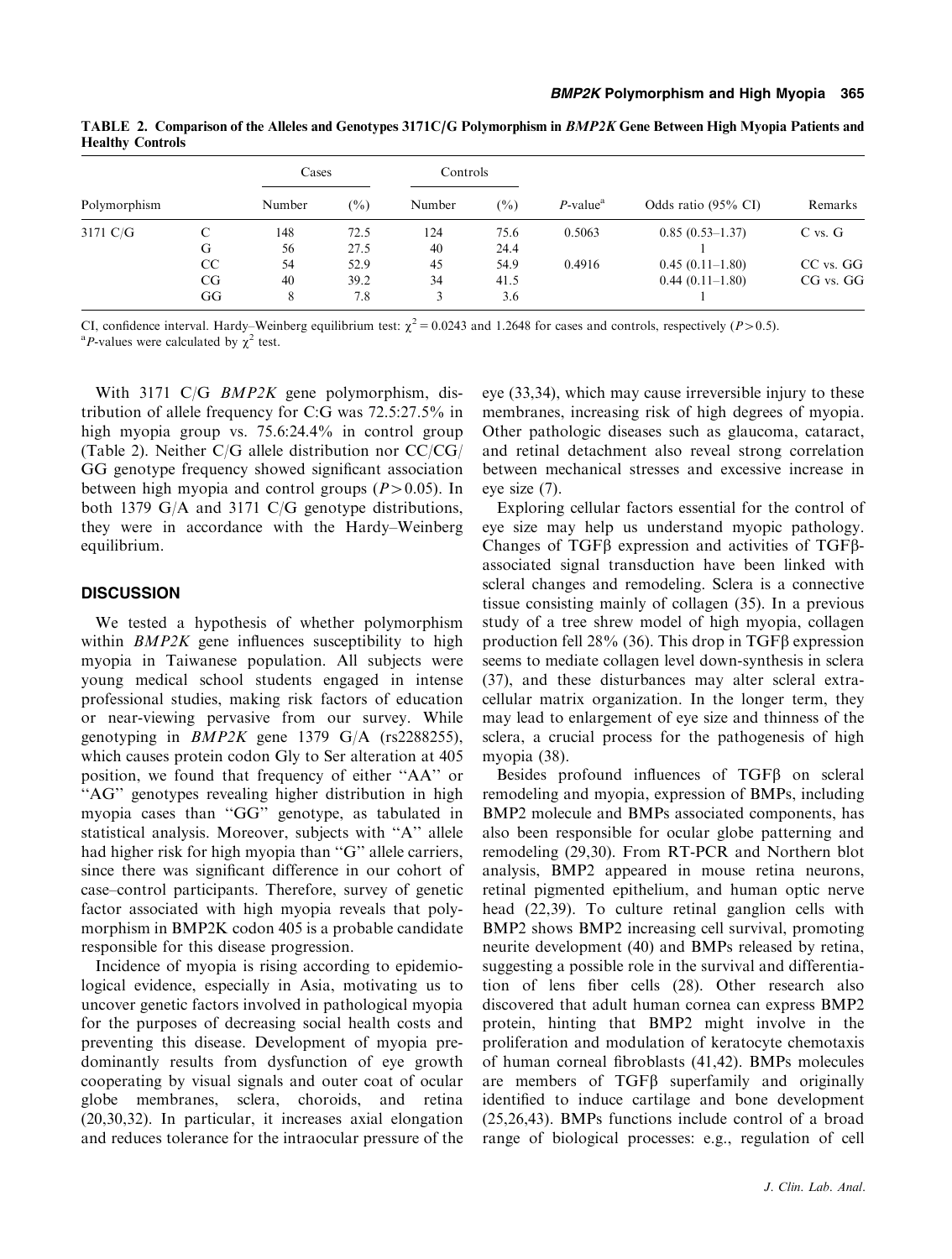#### 366 Liu et al.

growth, differentiation, and promoting the synthesis of extracellular matrix proteins via a set of serine/threonine kinase receptors (44). After stimulation, activated BMPs transduce their signal to a series of family proteins known as Smads, similar downstream molecular cascades in  $TGF\beta$  activation (28,45). Smad4 is probably an important target after BMP stimulation, and activated Smad4 proteins might translocate to nuclei so as to regulate transcription activity of some specific proteins (46,47). Regulation of BMPs signaling cascades may be significant for ocular development, so we try to test correlation between BMP2K gene polymorphism and high myopia, a progressive disease linked with eye structure patterning and remodeling.

According to prior data, BMP2K is a serine/threonine kinase protein and contains nuclear localization signal to direct protein to nuclei and may affect transcription activities of target genes (31). Study on the effect of shock wave-medicated changes to human osteoblast highlights stimulated cell proliferation and differentiation, along with induced up-regulation of BMP2K gene expression (48). Likewise, protein level of BMP2K increased during BMP2-induced osteoblast differentiation, and its function acts mostly as a regulator of cell differentiation process, suggesting that maintenance of skeletal homeostasis is important for BMP2K protein (31). With BMP2 highly responsible for eye size control and BMP2 gene down expression at form-deprivation myopia model (27), BMP2-induced protein kinase, BMP2K, may be significant for myopia, but not about BMP2K's association with this progression. We assayed two nonsynonymous SNPs, 1379 G/A and 3171 C/G, in BMP2K gene for genotyping in cases vs. control study. Both variants obeyed Hardy–Weinberg equilibrium  $(P>0.05)$ . Lack of association was found between 3171 C/G polymorphism and high myopia, but the variant at 1379 G/A in  $BMP2K$  gene showed significant difference between patients with high myopia and healthy controls ( $P = 0.00029$ ). Even though after the Bonferroni correction at 0.05  $\alpha$  level, P value below 0.025 (0.05/2) is still considered as significant. In our results, allele ''A'' in 1379 G/A polymorphism is a likely risk factor for myopia due to a higher prevalence in high myopic groups than healthy controls. This polymorphism in 1379 G/A, corresponding with 405 Gly/Ser variation, may cause changes of BMP2K protein activity participating in ocular globe development and leading to myopic progression.

Although this traditional uninformative 1379 G/A polymorphism has been shown to carry important information about the responsiveness of high degrees of myopia, the possible action of BMP2K-mediated eye development still needs to be determined. Present data supply important insight into BMP family

as potential signaling molecules in high myopic pathogenesis.

#### **REFERENCES**

- 1. Saw SM, Katz J, Schein OD, Chew SJ, Chan TK. Epidemiology of myopia. Epidemiol Rev 1996;18:175–187.
- 2. Seet B, Wong TY, Tan DT, et al. Myopia in Singapore: Taking a public health approach. Br J Ophthalmol 2001;85:521–526.
- 3. Lin LL, Shih YF, Hsiao CK, Chen CJ. Prevalence of myopia in Taiwanese schoolchildren: 1983 to 2000. Ann Acad Med 2004; 33:27–33.
- 4. Steidl SM, Pruett RC. Macular complications associated with posterior staphyloma. Am J Ophthalmol 1997;123:181–187.
- 5. Rabb MF, Garoon I, LaFranco FP. Myopic macular degeneration. Int Ophthalmol Clin 1981;21:51–69.
- 6. Hayasaka S, Uchida M, Setogawa T. Subretinal hemorrhages with or without choroidal neovascularization in the maculas of patients with pathologic myopia. Graefe's archive for clinical and experimental ophthalmology. Albrecht von Graefes Archiv fur klinische und experimentelle Ophthalmologie 1990;228:277–280.
- 7. Saw SM, Gazzard G, Shih-Yen EC, Chua WH. Myopia and associated pathological complications. Ophthalmic Physiol Opt 2005;25:381–391.
- 8. Saunders KJ, McCulloch DL, Shepherd AJ, Wilkinson AG. Emmetropisation following preterm birth. Br J Ophthalmol 2002; 86:1035–1040.
- 9. Au Eong KG, Tay TH, Lim MK. Education and myopia in 110,236 young Singaporean males. Singapore Med J 1993;34: 489–492.
- 10. Feldkamper M, Schaeffel F. Interactions of genes and environment in myopia. Dev Ophthalmol 2003;37:34–49.
- 11. Goss DA. Nearwork and myopia. Lancet 2000;356:1456–1457.
- 12. Wu MM, Edwards MH. The effect of having myopic parents: An analysis of myopia in three generations. Optom Vis Sci 1999;76: 387–392.
- 13. Mutti DO, Mitchell GL, Moeschberger ML, Jones LA, Zadnik K. Parental myopia, near work, school achievement, and children's refractive error. Invest Ophthalmol Vis Sci 2002;43:3633–3640.
- 14. Scott R, Grosvenor T. Structural model for emmetropic and myopic eyes. Ophthalmic Physiol Opt 1993;13:41–47.
- 15. Rada JA, Shelton S, Norton TT. The sclera and myopia. Exp Eye Res 2006;82:185–200.
- 16. Muir H. Proteoglycans as organizers of the intercellular matrix. Biochem Soc Trans 1983;11:613–622.
- 17. Rada JA, Achen VR, Penugonda S, Schmidt RW, Mount BA. Proteoglycan composition in the human sclera during growth and aging. Invest Ophthalmol Vis Sci 2000;41:1639–1648.
- 18. Norton TT, Rada JA. Reduced extracellular matrix in mammalian sclera with induced myopia. Vis Res 1995;35:1271–1281.
- 19. Avetisov ES, Savitskaya NF, Vinetskaya MI, Iomdina EN. A study of biochemical and biomechanical qualities of normal and myopic eye sclera in humans of different age groups. Metab Pediatr Syst Ophthalmol 1983;7:183–188.
- 20. Wallman J, Winawer J. Homeostasis of eye growth and the question of myopia. Neuron 2004;43:447–468.
- 21. Belecky-Adams T, Adler R. Developmental expression patterns of bone morphogenetic proteins, receptors, and binding proteins in the chick retina. J Comp Neurol 2001;430:562–572.
- 22. Mathura Jr JR, Jafari N, Chang JT, et al. Bone morphogenetic proteins-2 and -4: Negative growth regulators in adult retinal pigmented epithelium. Invest Ophthalmol Vis Sci 2000;41: 592–600.